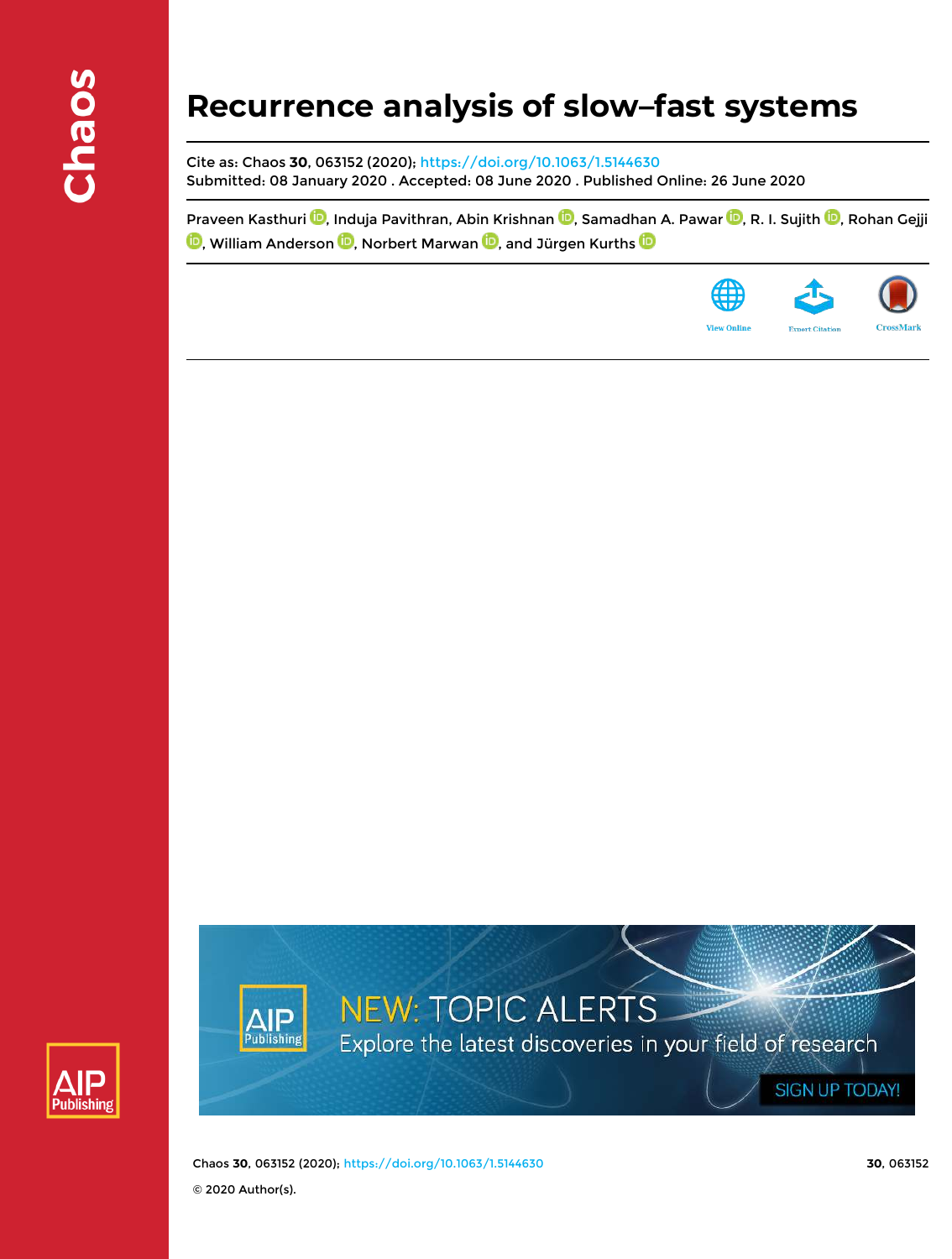# Recurrence analysis of slow–fast systems

Cite as: Chaos **30**, 063152 (2020); doi: 10.1063/1.5144630 Submitted: 8 January 2020 · Accepted: 8 June 2020 · Published Online: 26 June 2020



Praveen Kasthuri,<sup>1</sup> ® Induja Pavithran,<sup>2</sup> Abin Krishnan,<sup>1</sup> ® Samadhan A. Pawar,<sup>1</sup> ® R. I. Sujith,<sup>1,a)</sup> Rohan Gejji,<sup>3</sup> William Anderson,<sup>3</sup> Norbert Marwan,<sup>4</sup> and Jürgen Kurths<sup>4,5</sup> D

# AFFILIATIONS

Department of Aerospace Engineering, Indian Institute of Technology Madras, Chennai 600036, India Department of Physics, Indian Institute of Technology Madras, Chennai 600036, India <sup>3</sup>School of Aeronautics and Astronautics, Purdue University, West Lafayette, Indiana 47907, USA Potsdam Institute for Climate Impact Research, P.O. Box 601203, 14412 Potsdam, Germany Department of Physics, Humboldt University, Newtonstr. 15, 12489 Berlin, Germany

a)**Author to whom correspondence should be addressed:** sujith@iitm.ac.in

#### ABSTRACT

Many complex systems exhibit periodic oscillations comprising slow–fast timescales. In such slow–fast systems, the slow and fast timescales compete to determine the dynamics. In this study, we perform a recurrence analysis on simulated signals from paradigmatic model systems as well as signals obtained from experiments, each of which exhibit slow–fast oscillations. We find that slow–fast systems exhibit characteristic patterns along the diagonal lines in the corresponding recurrence plot (RP). We discern that the hairpin trajectories in the phase space lead to the formation of line segments perpendicular to the diagonal line in the RP for a periodic signal. Next, we compute the recurrence networks (RNs) of these slow–fast systems and uncover that they contain additional features such as clustering and protrusions on top of the closed-ring structure. We show that slow–fast systems and single timescale systems can be distinguished by computing the distance between consecutive state points on the phase space trajectory and the degree of the nodes in the RNs. Such a recurrence analysis substantially strengthens our understanding of slow–fast systems, which do not have any accepted functional forms.

*Published under license by AIP Publishing.* https://doi.org/10.1063/1.5144630

#### I. INTRODUCTION

The rhythmic beating of the heart, $1$  periodic firing of neurons, $2$ spontaneous oscillations of chemical reactions,<sup>3</sup> dangerous selfexcited oscillations in suspension bridges,<sup>4</sup> glacial oscillations,<sup>5</sup> and high amplitude oscillations in aircraft engines and rocket engines<sup>6</sup> are some examples of the various periodic phenomena we come across in our lives. Most of these phenomena exhibit oscillations at a preferred timescale known as the time period of the oscillation. However, many periodic phenomena are inherently made up of more than one timescale in an oscillation.<sup>7</sup> Such periodic phenomena are popularly classified as slow–fast oscillations.<sup>7</sup> Such systems are found across a wide range of applications ranging from medicine,<sup>8</sup> economics,<sup>9</sup> physical sciences,<sup>10</sup> and earth sciences<sup>11</sup> to engineering.<sup>12-14</sup>

For example, let us consider the electrocardiogram (ECG) signal, wherein the electrical activity in the heart is recorded using a set of electrodes. A typical cycle of an ECG signal is defined by different processes such as atrial depolarization, ventricular depolarization, and ventricular repolarization.<sup>15</sup> Each of these processes (designated as P waves, QRS complexes, and T waves in one cycle of the ECG signal) have an intrinsic timescale. A characteristic feature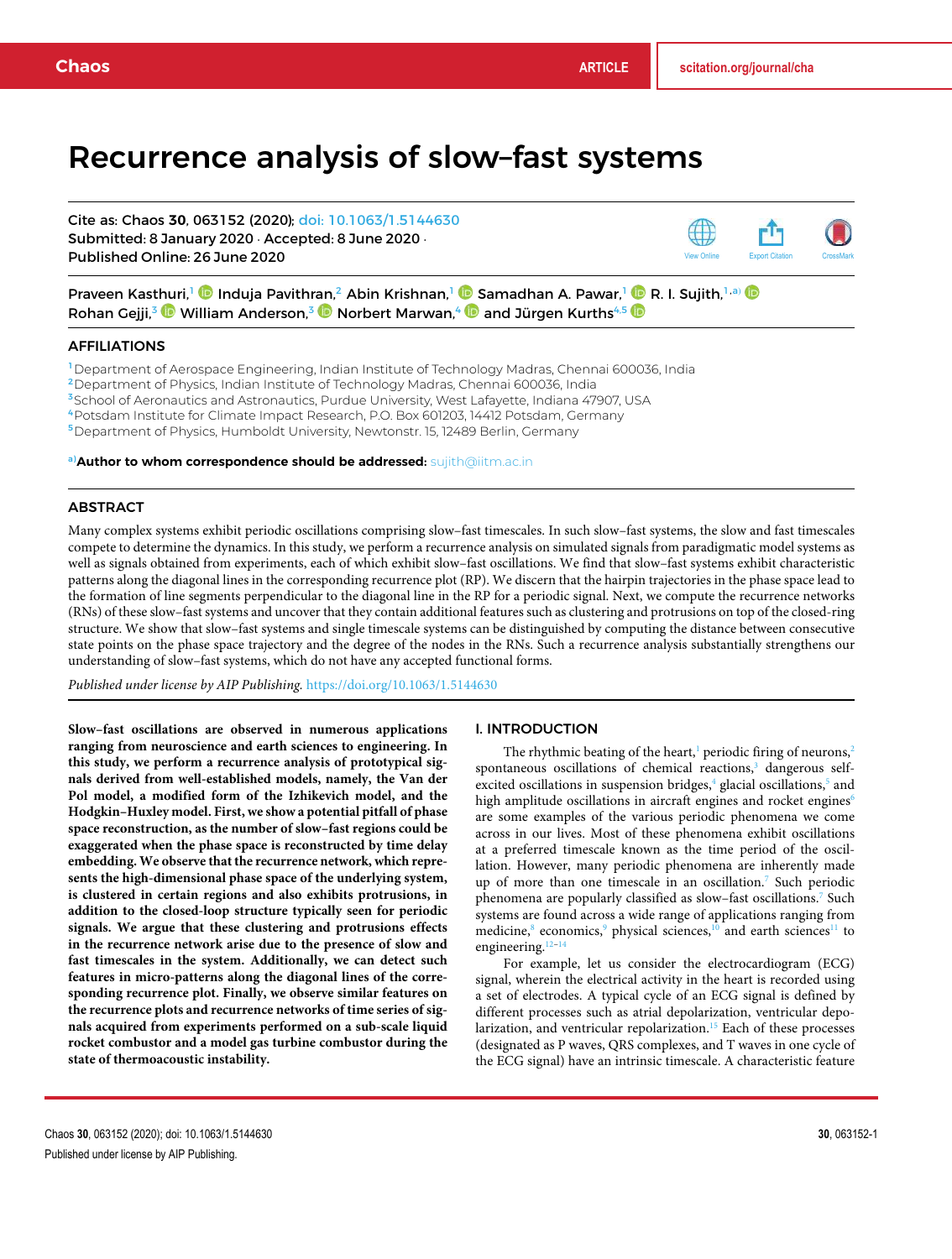of slow–fast systems is that their periodic waveforms are radically different from those of harmonic oscillators. For the most simple case of a slow–fast system containing two timescales, a slow growth/decay is accompanied by a fast decay/growth. As a result, a slow–fast system could spend more time in the growth or decay phase. To present an example in electrical engineering, the charge and discharge of a capacitor<sup>16</sup> are characterized by a slow and fast timescale, respectively. In a similar manner, the periodic stick-slip motion of a bowed violin string exhibits more than one timescale.<sup>17</sup>

In the nonlinear dynamics literature, the term slow–fast systems have also been used to describe multiple timescales that cause periodic amplitude modulations, bursting oscillations, and mixedmode oscillations.<sup>19</sup> Hence, we illustrate the slow–fast systems that we discuss in this study along with other slow–fast systems in Fig. 1. Bursting oscillations [Fig.  $1(a)$ ] are characterized by epochs of large amplitude periodic oscillations followed by quiescence.<sup>20</sup> Mixed-mode oscillations are another class of periodic oscillations that exhibit amplitude switching between two or more amplitude states in the signal. In periodically modulated waves  $[Fig, 1(b)]$ , the amplitude envelope of the signal oscillates at a slow timescale over a fast oscillating signal. In these types of slow–fast systems, the slow timescale corresponds to the modulation of the envelope of the signal, while the fast timescale pertains to the high frequency oscillation in the signal.

However, unlike all these types of periodic oscillations, the slow–fast systems described in this study contain all the slow and fast timescales within one period of oscillation [Fig.  $1(c)$ ]. Such slow–fast systems have been long studied under the guise of relaxation oscillators. These oscillators are a class of limit cycle oscillators, which are characterized by a non-sinusoidal periodic waveform.<sup>21</sup> Relaxation oscillations have been modeled using several models such as the Van der Pol oscillator,<sup>21</sup> Fitz-Hugh-Nagumo oscillator,<sup>22</sup> and LEGION.<sup>23</sup>

Traditionally, slow–fast systems with a pre-established set of governing equations have been solved using conventional methods

from the linear theory. A classical technique is to reduce the set of governing equations to the weak or the strong nonlinear limit,  $24$ whenever the two timescales are widely separated. Then, the system of equations is solved to obtain the resultant amplitudes and phases of the signal. Apart from this method, various other techniques such as the perturbation theory, the method of multiple timescales, and the method of averaging exist.<sup>25</sup> However, experimental and other real-world signals rarely have any well-defined functional forms, which can be solved using these methods. Moreover, the timescales in practical systems are seldom widely separated. All these obstacles render the analysis of such signals intractable. At this juncture, the framework of dynamical systems and complex systems theory offers a promising way to understand and characterize the dynamics of complex systems in man-made systems as well as those in nature.<sup>26,2</sup>

In this study, we first characterize the dynamics of prototypical slow–fast signals obtained from well-established models, i.e., the Van der Pol (VDP) model, a modified form of the Izhikevich model, and the Hodgkin–Huxley model. We use nonlinear time series methods based on the recurrence analysis of the phase space trajectory such as the recurrence plot  $(RP)^{28}$  and the recurrence network  $(RN)^{29}$  to distinguish the properties of these signals. Following the same methodology, we analyze two high-dimensional slow–fast signals of thermoacoustic oscillations from experiments—the time series of unsteady heat release rate signals from a model gas turbine combustor $30$  and the acoustic pressure signal obtained from a model liquid rocket combustor.<sup>31</sup>

The rest of the paper is outlined as follows. The methodology used in this study is briefly described in Sec. II. Here, we concisely detail the RP and RN construction techniques adopted in this study. Next, in Sec. III, we begin by analyzing low-dimensional systems and comparing with a single timescale signal (sine wave). Later, we extend the analysis for probing slow–fast dynamics in a highdimensional model and real-world signals. We demonstrate the robustness of the obtained RNs for different embedding dimensions.



FIG. 1. The slow and fast timescales during (a) periodic bursting in the Izhikevich neuronal model<sup>18</sup> and (b) the amplitude modulated sine wave. (c) The slow and fast regions within a cycle of oscillation in the Van der Pol oscillator. We study slow–fast signals akin to (c) in this study.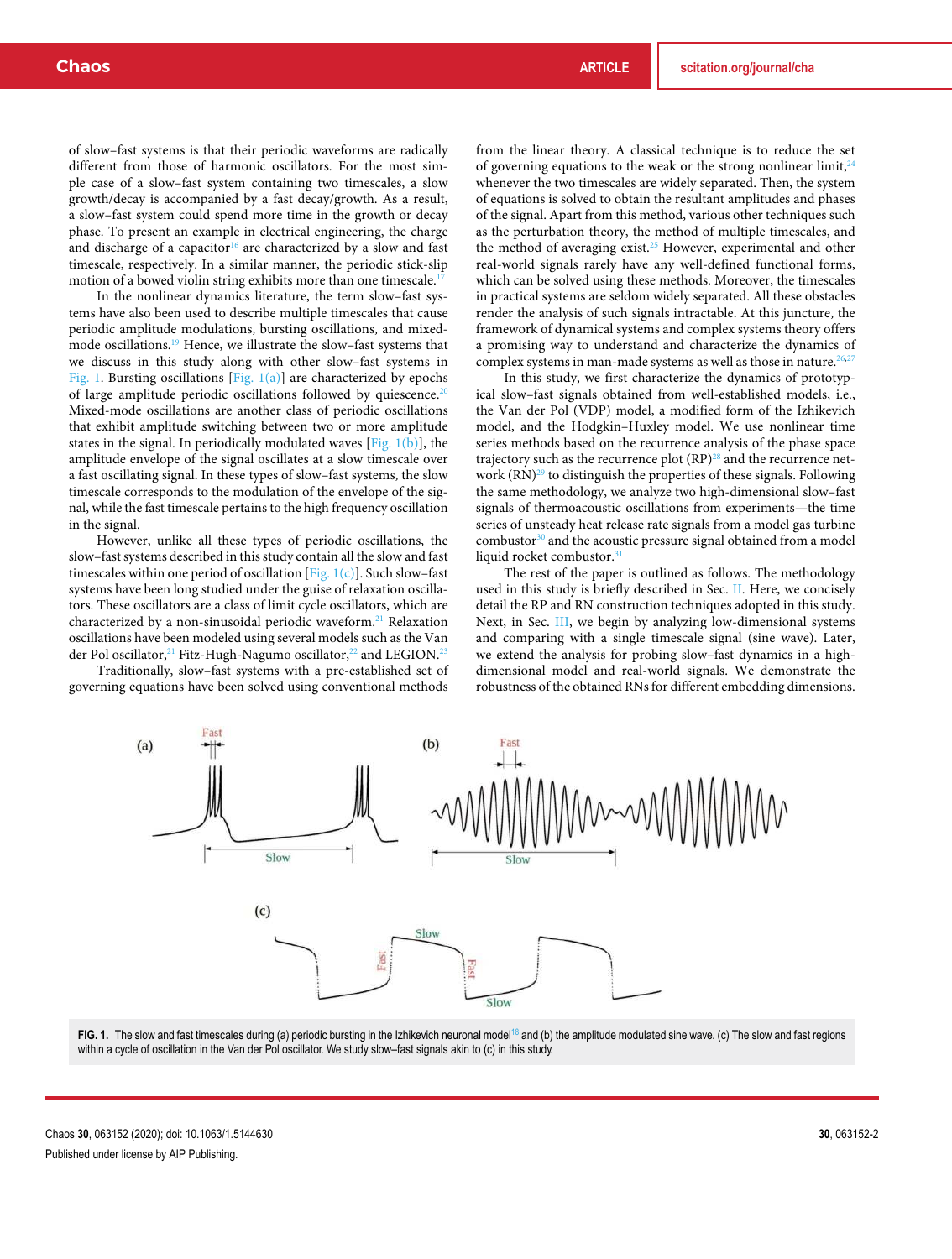We briefly discuss the quantitative features of the VDP model and the modified Izhikevich model. In the supplementary material, we describe the quantitative features of the other slow–fast signals used in this study. Finally, we summarize the key findings in Sec. IV.

#### II. METHODOLOGY

The dynamics of nonlinear systems can be understood from the evolution of their phase space trajectories.<sup>32</sup> Each state point on the phase space trajectory is described as a unique combination of system variables. However, in a physical system, it is almost impossible to acquire all the pertinent system variables required for the construction of the phase space. To circumvent this problem, we can reconstruct the phase space by time delay embedding.<sup>32</sup> In this method, the phase space is realized by plotting the time series against its delayed versions in an appropriate dimensional space. The optimum time delay and the embedding dimension need to be selected prior to phase space reconstruction. The time delay  $(\tau)$  is selected such that the delayed vectors are independent of each other. We estimate  $\tau$  using the autocorrelation function<sup>25</sup> (ACF) and use the modified false nearest neighbor method, developed by Cao,<sup>33</sup> to obtain the optimum embedding dimension (*d*).

Using this method of phase space reconstruction, we can visually unravel the dynamics of nonlinear systems from its phase space attractor only in low dimensions ( $d \leq 3$ ). However, a vast number of real-world signals tend to have higher dimensions  $(d > 3)$ . As a result, the fundamental property of recurrence of a phase space trajectory is exploited to understand the underlying hidden features of high-dimensional nonlinear systems.<sup>28,34</sup>

#### A. Recurrence plots

Recurrence of state points in the phase space is a fundamental property of deterministic signals. Recurrence plots (RP), introduced by Eckmann *et al.*, <sup>34</sup> allow us to identify the time instants at which the trajectory of a system roughly revisits the same region in a *d*-dimensional phase space.

For a trajectory  $\vec{x}(t)$  made of *n* time instances, the pairwise distances between state points in the phase space can be contained in a distance matrix  $(D_{ii})$ , as formulated by

$$
D_{ij} = \left\| \vec{x}_i - \vec{x}_j \right\|, \quad i, j = 1, 2, \dots, n. \tag{1}
$$

Here,  $\|\vec{x}_i - \vec{x}_j\|$  is the Euclidean distance between the two state points, *i* and *j*, on the phase space trajectory. Next, the distance matrix is binarized by defining a threshold  $(\epsilon)$  to obtain the recurrence matrix<sup>35</sup> ( $R_{ij}$ ),

$$
R_{ij} = \Theta(\epsilon - D_{ij}),\tag{2}
$$

where  $\Theta$  is the Heaviside step function and  $\epsilon$  is the threshold defining the neighborhood around the state point. Whenever the phase space trajectory recurs within the region defined by the  $\epsilon$ —size ball, we mark 1 in the recurrence matrix. Non-recurring points are marked by zeros in the recurrence matrix. In our RP, values of one and zero are designated as black and white points, respectively. Thus, the RP is a two-dimensional arrangement of black and white points that exhibits different patterns characterizing underlying dynamics of the signal. For a periodic signal of constant amplitude,

we obtain uninterrupted diagonal lines in the RP. Patterns in RPs have garnered the attention of physicists in many instances.<sup>36</sup> However, understanding such patterns in the RPs of slow–fast systems have not yet been probed, to the best of our knowledge.

One of the methods to select a recurrence threshold  $(\epsilon)$  is to fix the recurrence rate<sup>28,37</sup> (*RR*). *RR* is defined as  $RR = \frac{1}{n^2} \sum_{i,j=1}^{n} R_{ij}$ . It estimates the percentage of recurring points in a RP. We observe that a value lower than the optimum *RR* fails to completely capture the periodicity in the signal and is reflected as broken diagonal lines in the RP. In this study, an optimum value of *RR* is selected after careful consideration for each slow–fast systems.

#### B. Recurrence networks

Recurrence networks<sup>38</sup> are a class of networks through which high-dimensional systems can be understood. A recurrence network (RN) comprises time instants as nodes, and their links are based on recurrences of state points in the phase space. Similar to the RPs, we can create a  $\epsilon$ —recurrence network,<sup>29,38,39</sup> where  $\epsilon$  is the optimal recurrence threshold. A value higher than the optimum value results in superfluous connections in the RN, distorting the network topology, whereas a lower  $\epsilon$  would not capture the recurrence of trajectories in the phase space, leading to an underdeveloped network topology. The topology of the RN has been found to preserve the phase space of the high-dimensional nonlinear system.<sup>4</sup>

To construct a RN, we require an adjacency matrix *A* to be computed from the recurrence matrix  $R$  for an  $\epsilon$ -threshold,

$$
A_{ij} = R_{ij} - \delta_{ij}, \tag{3}
$$

where  $\delta$  is the identity matrix of the same size as  $R$  and is used to remove self-connections. If the distance between the state space points is within the  $\epsilon$ -threshold, then,  $A_{ij} = 1$ , and the corresponding two nodes are connected. Otherwise, the two nodes remain disconnected, and  $A_{ij} = 0$ . Once the adjacency matrix is constructed for all pairs of nodes, several network measures can be computed from the RN, quantifying the geometrical structure of the phase space attractor.<sup>39,41</sup> Using the network properties obtained from the RN, a number of studies have used RN to study the dynamical features of diverse systems.40,42–44

We visualize the RN using the open-source network analysis platform, Gephi.<sup>45</sup> The geometric feature of RN is attributed by a force directed algorithm known as "Force Atlas" in Gephi, where the connected nodes are attracted to each other, while the disconnected nodes are repelled from each other. An appropriate RN visualization is achieved when the forces are balanced, leading to a static RN. Each node in the RN is color-coded based on degree, a network property.<sup>46</sup> The degree of a node  $i(K_i)$  refers to the number of connections node *i* has to all other nodes in the network and is calculated as

$$
K_i = \sum_{j=1}^n A_{ij}.\tag{4}
$$

#### III. RESULTS AND DISCUSSIONS

We progressively investigate the recurrence properties of slow–fast systems from low-dimensional systems to high-dimensional systems. As case studies for low-dimensional systems, we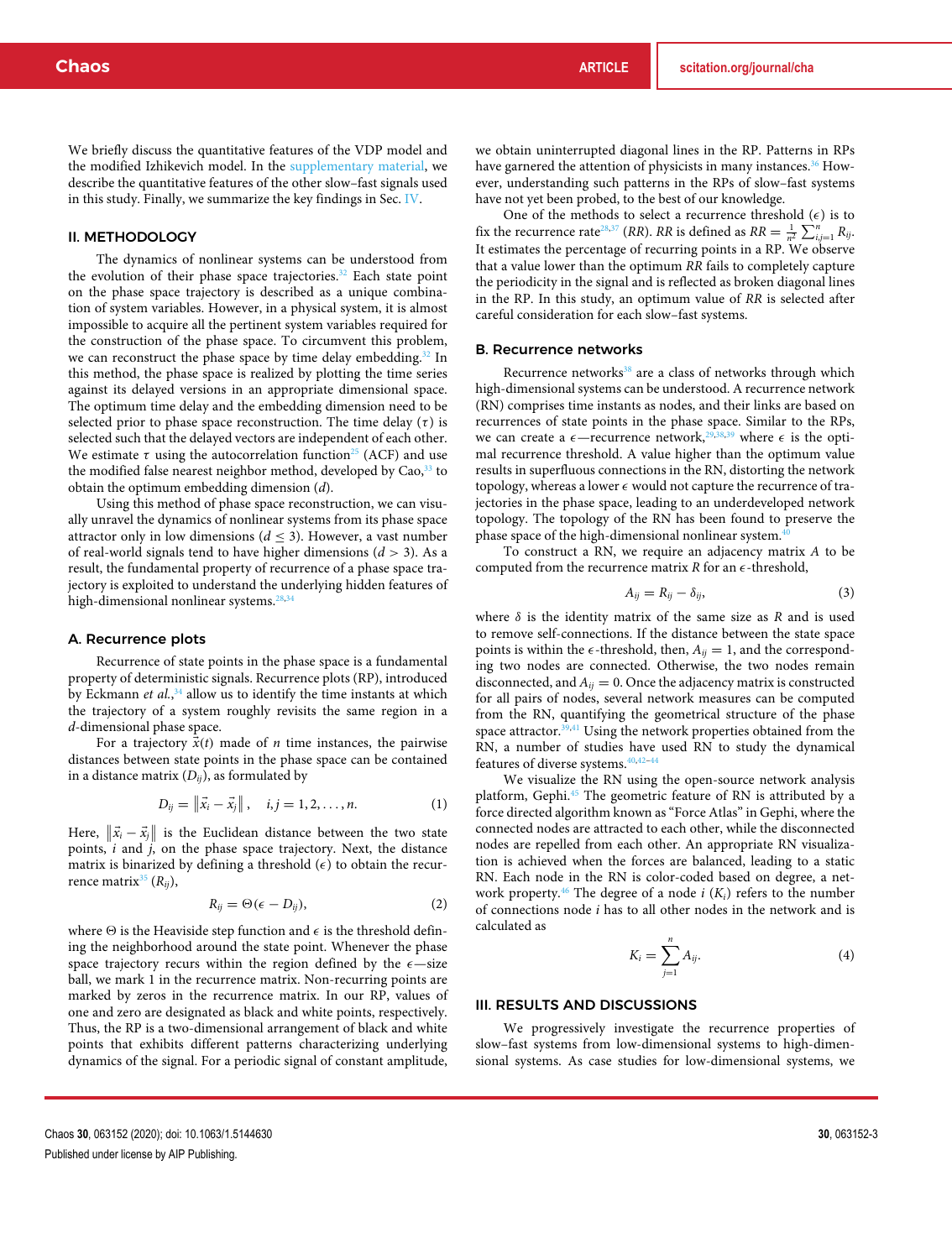consider the Van der Pol (VDP) oscillator and the modified signal derived out of Izhikevich's spiking neuron model.<sup>18</sup> We consider the Hodgkin–Huxley model<sup>2,47</sup> as a case for studying highdimensional prototypical slow–fast signals. We, then, analyze the time series of heat release rate oscillations obtained from experiments in a laboratory-scale gas turbine-type turbulent combustor $30$ and the acoustic pressure signal from a laboratory-scale model multi-element liquid rocket combustor, $31$  during the state of thermoacoustic instability, to understand the recurrence dynamics of slow–fast signals in higher dimensional physical systems.

# A. Recurrence analysis of low-dimensional prototypical signals

Prior to understanding slow–fast systems, we analyze a harmonic signal, namely, a sine wave of unit amplitude and a time period of  $2\pi$  [see Fig. 2(a)], which is definitely a single timescale system. The phase space of the sine wave is a circular loop structure [Fig. 2(b)], wherein the phase space trajectory evolves at a uniform speed. Here, the uniform speed of the phase space trajectory is attributed to successive state points on the trajectory separated by equal distances in the phase space. In the corresponding RP [Fig.  $2(c)$ ], we observe only equally spaced, non-interrupted diagonal lines with spacing equal to the time period of the oscillation. The corresponding RN topology of the sine wave [Fig.  $2(d)$ ] shows a circular loop filled up with same degree nodes.

Now, we start analyzing slow–fast systems where we first consider the VDP system, $^{21}$  which is perhaps the most studied slow–fast system. Its governing equations are

$$
\begin{aligned}\n\dot{x} &= \mu \left( y + x - \frac{x^3}{3} \right), \\
\dot{y} &= -\frac{1}{\mu} x,\n\end{aligned} \tag{5}
$$

where  $\mu$  is referred to as the nonlinearity parameter to obtain relaxation type oscillations. We fix  $\mu = 2$  for the current analysis. The time series of variables,  $x(t)$  and  $y(t)$  of Eq. (5), are plotted in

Fig. 3(a). The corresponding phase portrait exhibits a closed-loop, confirming the periodicity of the time series  $[Fig. 3(b)]$ . However, unlike the phase space of the harmonic signal [Fig.  $2(b)$ ], we observe that the phase space trajectory evolves at different speeds, giving rise to the slow and fast timescales. The separation between successive state points on the phase space trajectory during the fast epoch is large as compared to that of the slow epoch. As a result, the fast epoch can be visually discriminated from the slow epoch in the phase space. For the VDP system, we observe two epochs of slow oscillations (marked as *S*) and two epochs of fast oscillations (marked as *F*) within a cycle in the original phase space (i.e., a plot between the variables *x* and *y* of the system).

In Fig.  $3(c)$ , we show the time series of the variable  $x(t)$  and its delayed copy  $x(t + \tau)$ . Here, the delay  $\tau$  is obtained by the first zero crossing in the autocorrelation function (ACF). Unlike the original phase space  $[Fig, 3(b)]$ , in the reconstructed phase space of *x* [see Fig.  $3(d)$ ], we obtain four epochs of slow and fast oscillations (marked as *S* and *F*, respectively) within a cycle of oscillation. This exercise shows that systems containing slow–fast timescales need to be interpreted carefully based on the technique of phase space reconstruction, since the number of slow–fast regions could be exaggerated with respect to that present in the original phase space. We remark that the reconstructed phase space trajectory of  $y(t)$  evolves at a single timescale (not shown here for brevity) and hence does not exhibit any slow–fast features. Hence, we must be wary of slow–fast oscillations in practical scenarios going unnoticed when we are not tracking the appropriate system parameter.

Furthermore, we plot the RP and the corresponding RN for the VDP system from the original phase space and from the reconstructed phase space [see Fig. 4]. The recurrence matrix is constructed by fixing  $RR = 0.05$ . For both RPs [shown in Figs. 4(a) and  $4(c)$ , respectively], at a first glance, we observe only diagonal lines, indicating periodic behavior of the system. However, in the corresponding zoomed view of the RP in Figs.  $4(a)$  and  $4(c)$ , we identify the presence of momentary thick regions along the diagonal lines of a RP. We attribute these thick regions to slow epochs and the thin regions to the fast epochs in the evolution of the phase space



**FIG. 2.** (a) The time series of a sine wave of unit amplitude and the time period  $2\pi$ , sampled at 100 Hz. (b) The corresponding reconstructed phase space calculated for  $\tau = 157$  time steps and  $d = 2$ , (c) RP along with a zoomed view, and (d) RN.

Chaos **30**, 063152 (2020); doi: 10.1063/1.5144630 **30**, 063152-4 Published under license by AIP Publishing.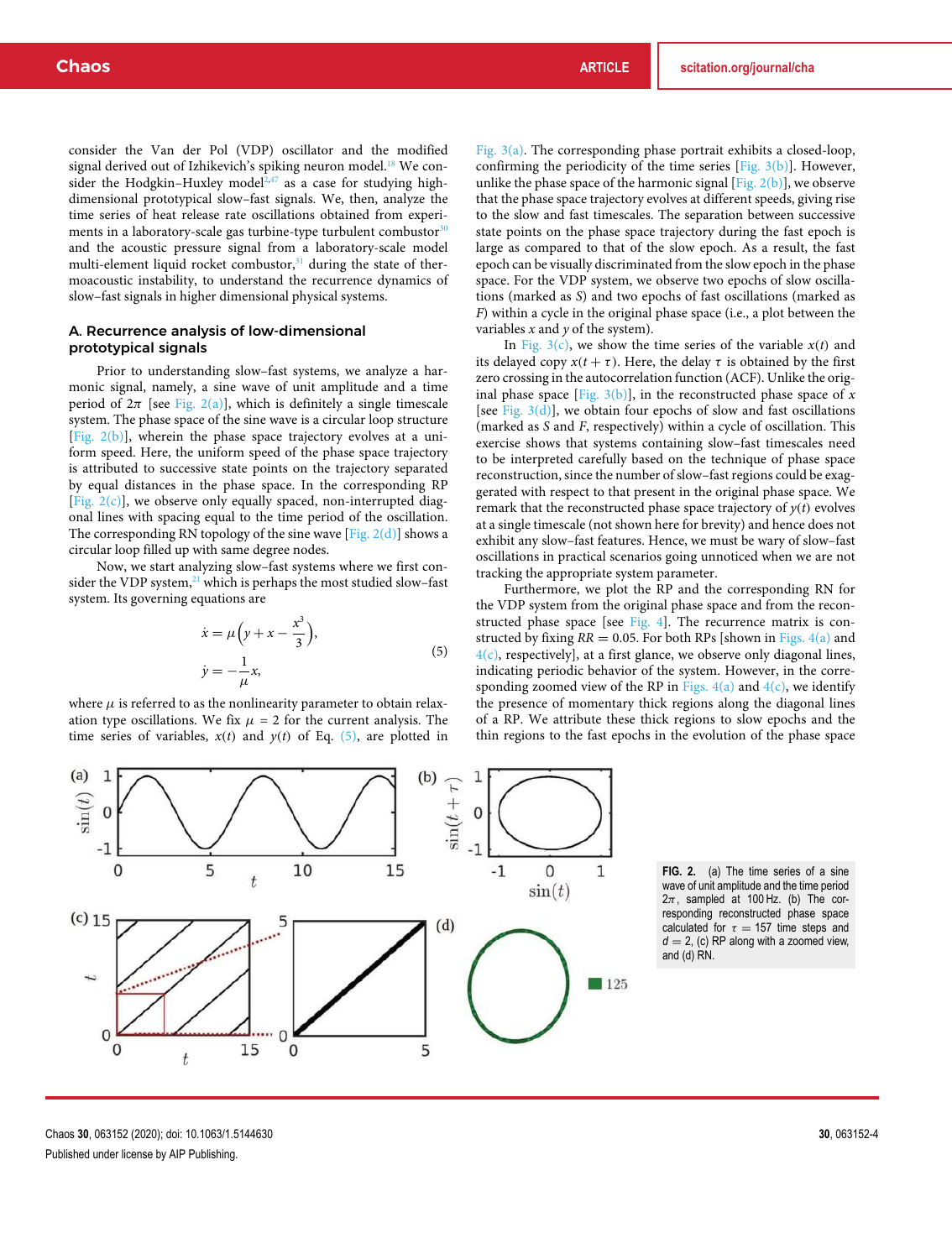trajectory. We refer to the presence of such distinct black patterns on the diagonal lines in a RP of the periodic signal as micro-patterns of RP. Thus, with the analysis of such micro-patterns, we can distinguish the time instances corresponding to slow regions from the fast regions in the phase space.

The reason behind the occurrence of such a micro-pattern in the RP can be understood from the evolution of the phase space trajectory at slow and fast timescales. When the phase space trajectory evolves at a slower rate in the phase space, it spends relatively more time within an  $\epsilon$ -threshold as compared to the phase space trajectory for the fast motion. This leads to the thickening of the diagonal lines in the RP. A similar argument can be given to explain the thinning of the diagonal lines whenever the phase space trajectory exhibits fast motion.

Recently, Kraemer and Marwan<sup>48</sup> reported a tangential motion of phase space trajectories leading to uneven thickening along diagonal lines. They identified the temporal correlations (i.e., preceding and succeeding state points fall within the recurrence threshold) in the data, the presence of noise, and the usage of insufficient embedding dimension as reasons for this effect. Here, we observe thickening of diagonal lines in the RP for the slow epochs in the phase space of the prototypical slow–fast signal (with no noise) embedded using an optimum embedding dimension. As a result, we can attribute the thickening of diagonal lines with the temporal correlations in the slow epoch in the phase space of the slow–fast system.

We observe that the network topologies of both the original and the reconstructed VDP system are similar to the corresponding

phase space observed in Figs.  $3(b)$  and  $3(d)$ . Thenceforth, the nodes represented in the RNs are color-coded based on the increasing order of their respective degrees. In the corresponding RNs [see Figs.  $4(b)$  and  $4(d)$ , respectively], we identify distinct regions that exhibit spatial clustering of high degree (red) nodes among the almost uniform distribution of the low degree (blue) nodes. The spatial clusters of high degree nodes within a cycle represent the region in which the trajectory moves slowly in the phase space, resulting in a higher number of connections in the RN. There are two such regions in the RN constructed from the original phase space [see Fig.  $4(b)$ ] and four slow regions in the RN from the reconstructed phase space  $[Fig. 4(d)]$ , exactly matching their number in the respective phase spaces shown in Figs.  $3(b)$  and  $3(d)$ .

Next, we consider another slow–fast signal [see Fig.  $5(a)$ ] obtained by modifying the time series of the variable *x* from the Izhikevich's spiking neuron model.<sup>18</sup> First, we solve for the variable  $x$ in the set of Eq. (6). The dimensionless parameters  $a = 0.1$ ,  $b = 0.2$ ,  $c = -60$ ,  $d = 8$ , and  $I = 110$  are used to obtain spiking behavior in *x*(*t*),

$$
\begin{aligned} \dot{x} &= 0.04x^2 + 5x + 140 - y + I, \\ \dot{y} &= a(bx - y). \end{aligned} \tag{6}
$$

The parameters *a*, *b*, *c*, and *d* retain the same meaning as described originally in Izhikevich.<sup>18</sup> Then, the resulting time series is modified so that enough number of points are present both during the growth and decay phase of the oscillations, to get a connected RN (refer to Sec. S-A in the supplementary material).



FIG. 3. (a) The time series of x and y of the VDP system for  $\mu = 2$ . (b) The original phase space between x and y. (c) The time series of x and its delayed copy,  $x(t + \tau)$ . (d) The reconstructed phase space of x using Takens' delay embedding theorem with  $\tau = 39$  time steps and  $d = 2$ . The slow and fast motions in the phase space are marked by *S* and *F*, respectively.

Chaos **30**, 063152 (2020); doi: 10.1063/1.5144630 **30**, 063152-5 Published under license by AIP Publishing.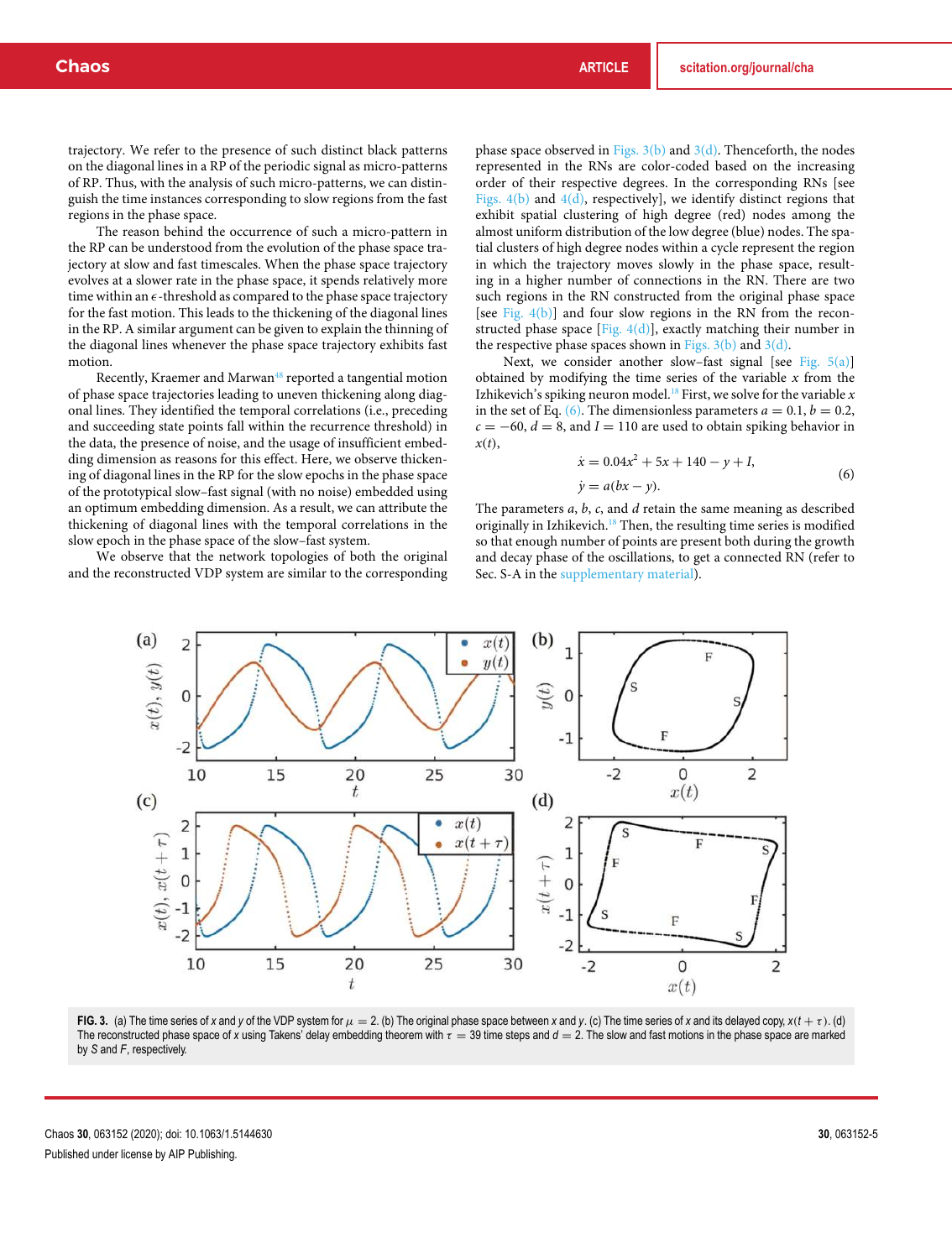

**FIG. 4.** (a) RP along with its zoomed view and (b) the corresponding RN constructed using the original variables *x* and *y* of the VDP oscillator [Eq. (5)], shown in Figs. 3(c) and 3(d). The same plots are shown for the phase space reconstructed using time delay embedding for the variable, *x*(*t*). The nodes in RN are color-coded based on their degree. A recurrence threshold of  $RR = 0.05$ ,  $d = 2$ , and  $\tau = 39$  time steps is used. We observe that the number of slow–fast regions in the phase space could be exaggerated by time delay embedding.

We observe that one oscillation in this signal is almost symmetric about the growth and the decay phase  $[Fig. 5(a)]$ . The threedimensional phase space by using  $\tau = 102$  time steps (obtained from ACF) for this signal is visualized in Fig. 5(b). We find that the three-dimensional phase space attractor is stretched along the three axes, while maintaining a closed-loop structure in the evolution of the phase space trajectory for one cycle of oscillation.

We observe that the RP exhibits continuous equi-spaced diagonal lines, signifying the periodic dynamics of the signal [Fig.  $5(c)$ ]. Superimposed on this RP, the micro-patterns exhibit intricate features unique to this slow–fast system. Similar to the VDP system, the thickened portions of the diagonal line [see Fig.  $5(c)$ ] correspond to the slow motions in the phase space. A perpendicular line segment occurs amidst two thickened regions along the diagonal line in the RP, whenever the phase space trajectories traversing in opposite directions are spaced within the  $\epsilon$ -threshold. This is also confirmed by the fast motions of the phase space trajectory at the extremities (or corners) of the phase space in Fig.  $5(b)$ , where the phase space trajectory reverses its direction abruptly, akin to a hairpin turn in a mountainous road. Thenceforth, we shall refer to such abrupt reversal in the trajectory, leading to the formation of line segments perpendicular to the main diagonal line as the *hairpin trajectory*. It is important to emphasize that there is no such occurrence of two neighboring phase space trajectories traversing in opposite directions in the VDP system [see Figs.  $3(c)$  and  $3(d)$ ]. As a result, we do not obtain any perpendicular lines in the RP of the VDP system.

In Fig.  $5(d)$ , the RN for this signal is plotted. Within one cycle, the trajectory is predominantly slow with many nodes having a very high number of connections (red and green). The fast regions in the phase space are present in the protrusions comprising nodes with a low degree (blue). In contrast to the RN of the VDP system, we observe that only nodes with high and medium degrees (red and green colors, respectively) occupy the ring-like structure. However, the protrusions on the ring are predominantly occupied by the nodes with a low degree (blue). This characteristic behavior must arise out of some fundamental difference in these two slow–fast systems, which is being reflected on their respective recurrence properties. Also, we identify that the micro-patterns in the RP and the RN for this prototypical signal are clearly different from the ones obtained for the VDP system.

# B. Recurrence analysis of high-dimensional prototypical signals

We also analyze the recurrence properties of the well-known Hodgkin–Huxley model, which exhibits slow–fast oscillations. $247$ It is represented by

$$
\dot{V} = \frac{1}{C_m} \left[ I - g_{Na} m^3 h (V - E_{Na}) - g_K n^4 (V - E_K) - g_L (V - E_L) \right],
$$
  
\n
$$
\dot{m} = \alpha_m (V) (1 - m) - \beta_m (V) m,
$$
  
\n
$$
\dot{n} = \alpha_n (V) (1 - n) - \beta_n (V) n,
$$
  
\n
$$
\dot{h} = \alpha_h (V) (1 - h) - \beta_h (V) h.
$$
\n(7)

Here, *V* is the potential, *I* is the current per unit area, and *g<sup>i</sup>* is the maximum value of conductance where *i* corresponds to either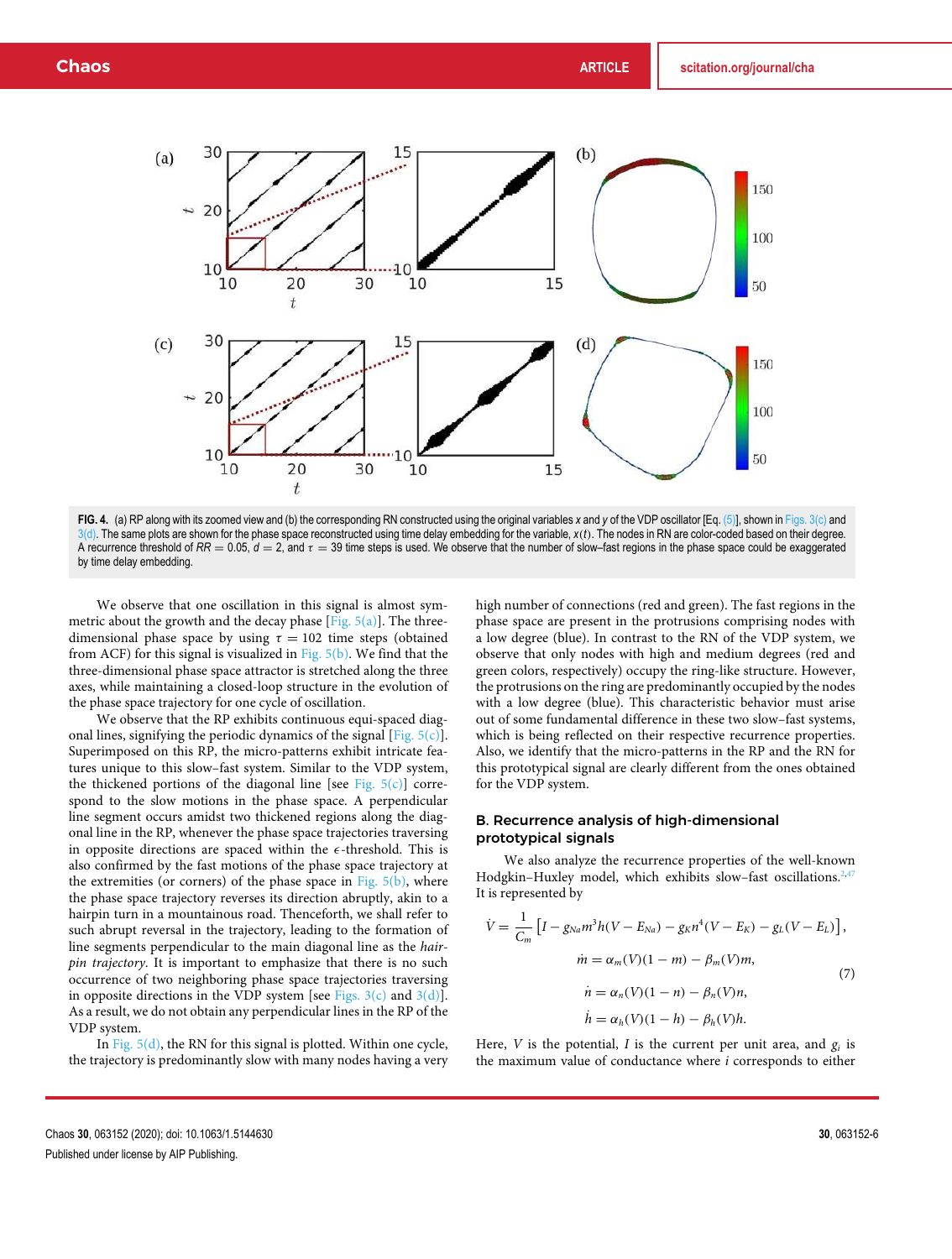one of potassium (*K*), sodium (*Na*), or leak channel (*L*). The gating variables,  $\alpha$  and  $\beta$ , control the activation and inactivation of their respective channels. Variables *m*, *n*, and *h* are non-dimensional quantities associated with the potassium channel activation, sodium channel activation, and sodium channel inactivation, respectively. These variables acquire values between 0 and 1. In Eq. (7), the constant parameters used are  $E_{Na} = 115$  mV,  $E_K = -12$  mV,  $E_L$  $= 10.6 \text{ mV}, g_{Na} = 120 \text{ mS/cm}^2, g_K = 36 \text{ mS/cm}^2, g_L = 0.3 \text{ mS/cm}^2,$ and  $C_m = 1 \mu \text{F/cm}^2$ .

The corresponding steady state values for the gating variables, α and β, are related to the potential *V* as

$$
\alpha_h = 0.07 \exp\left[\frac{-(V+65)}{20}\right], \quad \beta_h = \left(1 + \exp\left[\frac{-(V+35)}{10}\right]\right)^{-1},
$$

$$
\alpha_m = 0.1 \frac{V+40}{1 - \exp\left[\frac{-(V+40)}{10}\right]}, \quad \beta_m = 4 \exp\left[\frac{-(V+65)}{18}\right],
$$
(8)

$$
\alpha_n = 0.01 \frac{V + 55}{1 - \exp\left[\frac{-(V + 55)}{10}\right]}, \quad \beta_n = 0.125 \exp\left[\frac{-(V + 65)}{80}\right].
$$

The set of equations is solved using Euler's method. In Fig. 6(a), we plot the time series of the membrane potential, *V*, obtained for  $I = 10 \text{ nA/cm}^2$  in Eq. (7).

We observe that *V* exhibits a limit cycle behavior with slow–fast timescales. From the corresponding three-dimensional phase portrait in Fig. 6(b), we see that certain regions are slow (marked *S*), while others are fast (marked *F*). The corresponding RP also exhibits

unique micro-patterns on top of the diagonal lines [see Fig.  $6(c)$ ]. The hairpin trajectory in its phase space renders a sword-like structure similar to the perpendicular lines observed in the RP of the prototypical spiky signal [Fig.  $5(c)$ ].

The corresponding RN exhibits a protrusion made up of high degree nodes and several clusters built of medium degree nodes on top of a ring of low degree nodes  $[Fig. 6(d)]$ . Here, hairpins consist of slow epochs. Hence, we obtain protrusions containing high degree nodes, in stark contrast to the RN of the modified Izhikevich model. Altogether, the RN of the Hodgkin–Huxley model contains both features observed in Figs.  $4(b)$  and  $4(d)$  and Fig.  $5(d)$ .

After analyzing the phase space dynamics and recurrence properties of these three prototypical slow–fast signals along with a sine wave, we understand that the RN for these slow–fast systems exhibits characteristic features on top of the closed-loop structure, expected for periodic signals. Moreover, the RP of such systems is manifested by unique micro-patterns pertaining to slow–fast dynamics over the diagonal lines.

# C. Recurrence analysis of high-dimensional experimental signals

In order to confirm the aforementioned observations in the slow–fast dynamics of real-world data, we present the results of the investigation of two different time series acquired from experiments in a laboratory scale gas turbine-type turbulent combustor and a model liquid rocket combustor during the state of an oscillatory



FIG. 5. (a) A prototypical periodic spiky signal is derived from a modified output of Izhikevich's neuron spiking model [Eq. (6)]. (b) The reconstructed phase space, (c) RP along with its zoomed view portion, and (d) RN for the signal shown in (a). The parameters fixed for plotting (b)–(d) are τ = 102 time steps,  $d = 6$ , and RR = 0.05. Here, we observe characteristic micro-patterns on the RP and protrusions over the ring-shaped RN.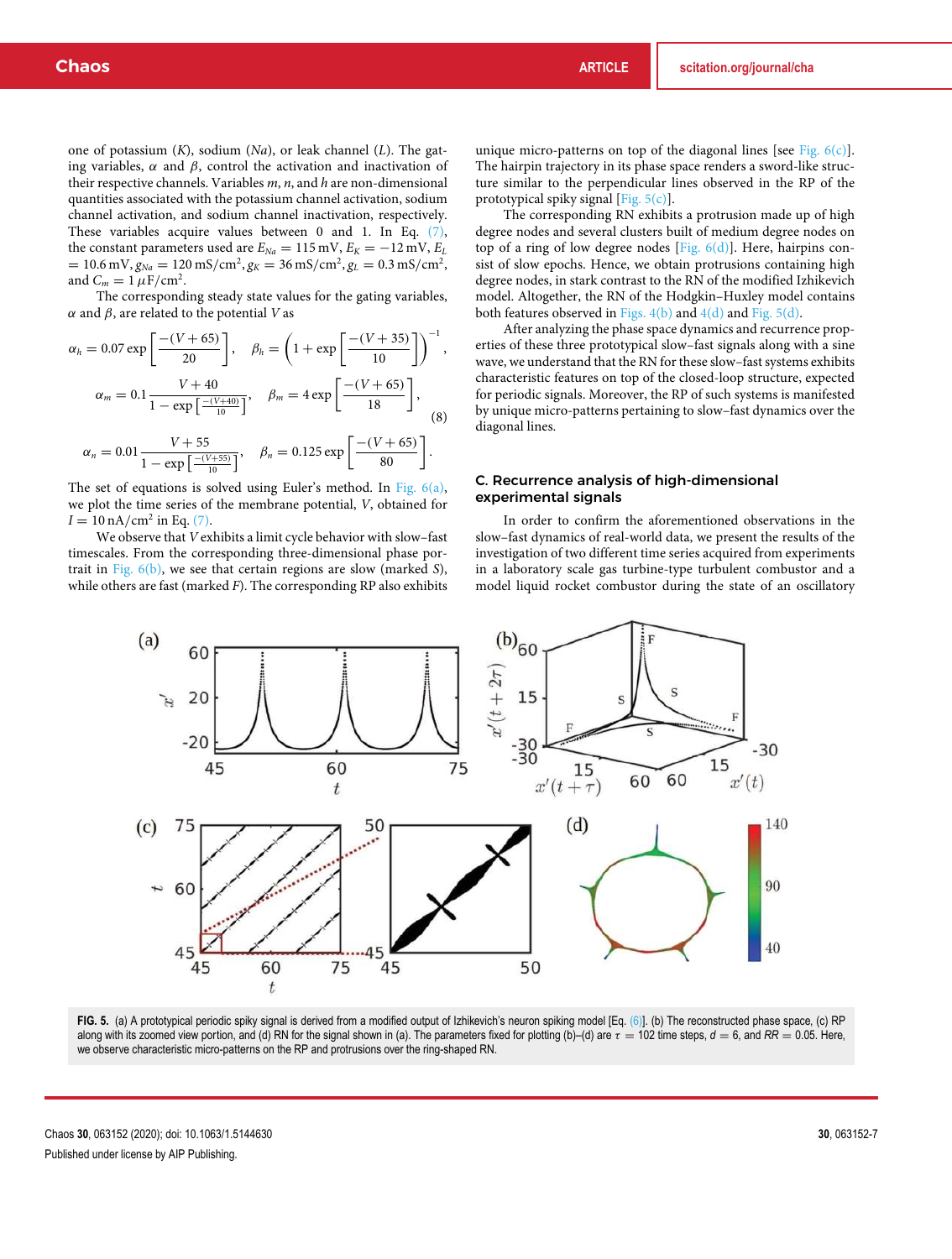

**FIG. 6.** (a) Time series of membrane potential (*V*) obtained from the Hodgkin–Huxley model [Eq. (8)] for *I* = 10 nA/cm<sup>2</sup> . (b) The reconstructed phase space, (c) RP along with its zoomed view portion, and (d) RN, for the signal shown in (a). The parameters fixed for plotting (b)–(d) are  $d = 7$ ,  $\tau = 66$  time steps, and  $RR = 0.05$ . We observe a characteristic sword-like pattern in the RP and distinct clusters and protrusion in the RN.

instability, known as thermoacoustic instability.<sup>49</sup> Here, thermoacoustic instability is a dynamical regime featured by large amplitude, self-sustained periodic oscillations in the acoustic pressure,  $p(t)$ , and the heat release rate,  $\dot{q}(t)$ , along with other dynamical variables of the system. The occurrence of this feedback-driven phenomenon overwhelms the thermal protection systems and compromises the controllability and structural stability of gas turbines and rocket engines.<sup>49,50</sup>

First, in Figs.  $7(a)$  and  $7(b)$ , we consider the time series of heat release rate oscillations  $(\dot{q}(t))$  and the corresponding reconstructed phase space obtained during the state of thermoacoustic instability for a gas turbine-type turbulent combustor. We observe that the time series is spikier than a sine wave, exhibiting a clear departure from sinusoidal signals. The spikiness in the signal<sup>30</sup> [Fig.  $7(a)$ ] is attributed to the near instantaneous heat release rate as a result of the impingement of the large-scale coherent vortex structure carrying fuel–air mixture against the walls of the combustor.<sup>51</sup>

In the corresponding phase space of the heat release rate  $(\dot{q})$ signal in Fig.  $7(b)$ , we observe a distorted closed-loop structure, indicative of the non-uniform evolution of the phase space trajectory due to the presence of slow and fast timescales. However, such slow and fast timescales are not too separated when compared to the earlier phase space of prototypical signals. In the RP of this signal [see Fig.  $7(c)$ ], we see the presence of continuous diagonal lines, indicating sustained periodicity in the oscillations. The corrugations along the diagonal lines arise due to the presence of the slow and fast timescales in the phase space. The RN for this signal [Fig.  $7(d)$ ] looks similar to that of VDP as there are clusters of high degree nodes (red)

on the ring of medium degree (green) nodes. The clusters pertain to the slow regions in the phase space.

Finally, we investigate the time series of acoustic pressure oscillations  $(p'(t))$  in a multi-element model liquid rocket combustor during the state of thermoacoustic instability<sup>31</sup> [Fig. 8(a)]. We observe that a major portion of the cycle is spent in the slow relaxation phase with a momentary jump in the pressure due to the fast compression phase of the signal. Physically, due to an increase in the speed of sound during the compression phase, the compression side catches up with the expansion side of the pressure wave. This phenomenon, known as wave steepening, results in an abrupt increase in the amplitude of the pressure oscillations.<sup>52</sup> Under favorable conditions, the steepened wave manifests as a shock wave in the flow-field. Such wave steepened shock waves are commonly observed in the pressure oscillations in the combustion chambers of rockets.53,54

The reconstructed phase space of this pressure signal, shown in Fig.  $8(b)$ , is similar to the phase portrait shown in Figs.  $5(b)$  and  $6(b)$ , wherein the trajectory moves along the three axes to complete one oscillation cycle. Unlike the usual closed-loop structure of the phase space trajectory of periodic signals observed in the previous slow–fast systems, the phase space of the pressure signal exhibits a peculiar shape like a trefoil-knot.<sup>55</sup> The geometrical difference of the phase space attractor is attributed to the vast divergence in the slow and fast timescales in the rocket system.

The RP and the RN for the pressure oscillations are plotted in Figs.  $8(c)$  and  $8(d)$ , respectively. The RP contains unique micropatterns arising due to the presence of spikes. On top of the diagonal lines that indicate periodicity of the signal, we observe thick regions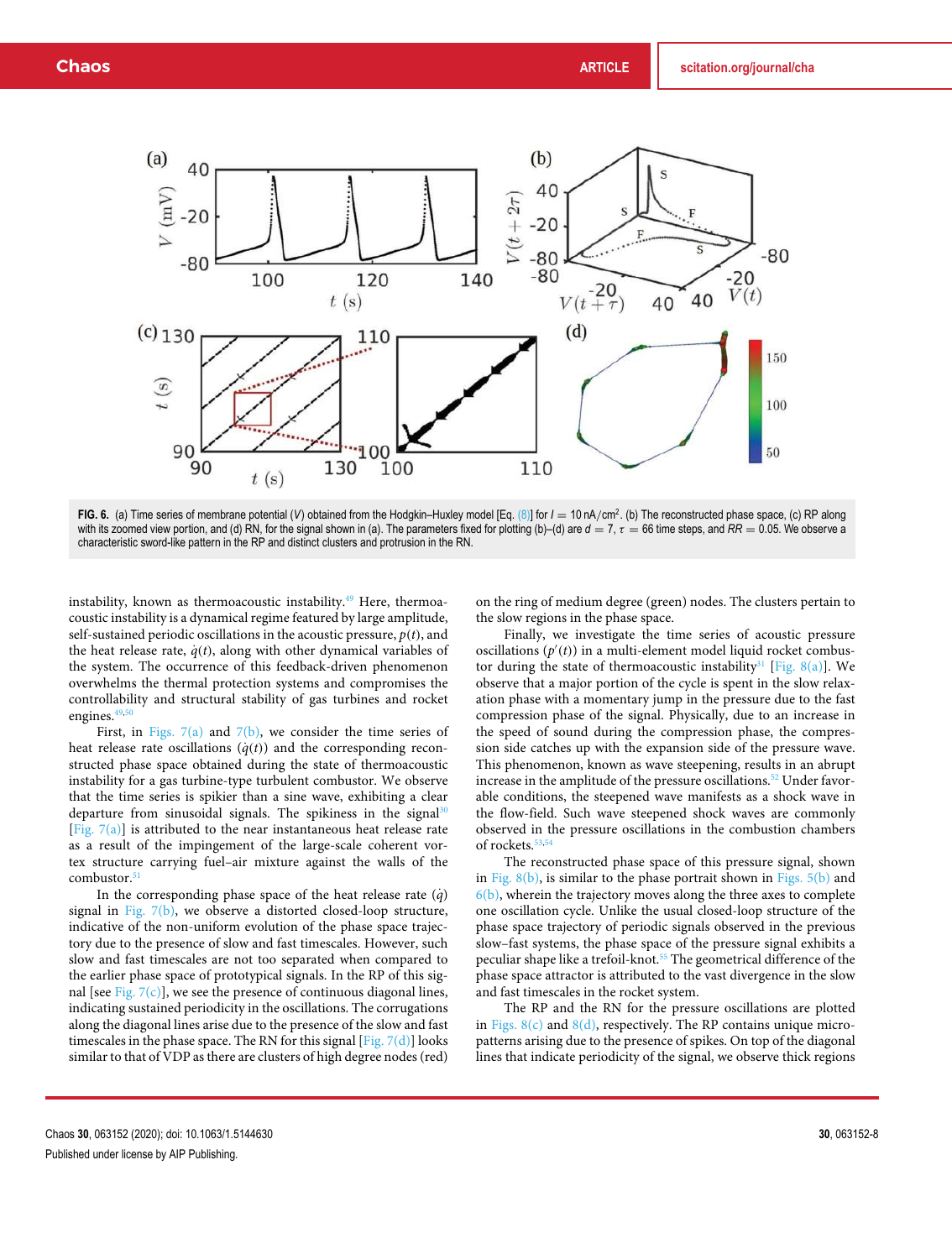



**FIG. 7.** (a) Time series of heat release rate oscillations (*q*˙) during thermoacoustic instability acquired from a laboratory-scale turbulent combustor. (b) The reconstructed phase space, (c) RP along with its zoomed view portion, and (d) RN, plotted for the signal shown in (a). The parameters fixed for plotting (b)–(d) are *d* = 12, τ = 20 time steps, and  $RR = 0.1$ . The RP and RN for this experimental signal resemble those of the VDP model to a great extent. More details regarding this experiment and its operating conditions can be found in Pawar *et al*. 30

divided by a thin region. The thick regions emerge due to the increased trapping of the phase space trajectory in the slow epoch, while the thin regions correspond to the fast spike in the phase space. Due to the hairpin trajectories at the extremities in the reconstructed phase space, the RP of this signal exhibits line segments protruding away from each diagonal line in a periodic manner.

The RN of this signal looks similar to Fig. 5(d), based on its topological similarity. The protrusions in the RN in Fig.  $8(d)$  are made up of high degree (red) nodes, unlike the RN in Fig. 5(d) where the protrusions are made up of low degree (blue) nodes. We believe that suitable measures derived from the RN can be used to benchmark simulations that predict thermoacoustic instability in combustion chambers of liquid rocket engines.

# D. Effect of embedding dimension on the recurrence network of a slow–fast system

We demonstrate the robustness of the topology of the RNs for different embedding dimensions (*d*) for the modified Izhikevich model [Fig. 9(a)] and time series of the acoustic pressure oscillations acquired during the state of thermoacoustic instability in a liquid rocket combustor [Fig.  $9(b)$ ]. The corresponding embedding dimensions selected from the modified false nearest neighbors method for these two cases are  $d = 6$  and  $d = 10$ , respectively.

In general, we observe that the RNs exhibit closed-loop structures characteristic of periodic orbits for the range of *d* shown. For both cases, the realized RNs for lower embedding dimensions are

distorted. With a further increase in *d*, the topology of RN converges and remains largely the same for further increase in *d*. In other words, for higher *d*, we find characteristic features such as the number of protrusions and clustering of nodes to be nearly the same with increasing *d*. However, the topology of RN converges at an earlier *d* for experimental data, than that estimated by the modified false nearest neighbors method. This observed change in the optimal *d* from the RN and from the modified false nearest neighbors method is not seen in the case of the prototypical signals. We believe that the presence of noise in the experimental data leads to this deviation. The ability of RN to capture the features of the high-dimensional phase space in slow–fast systems can help us to cross-verify the optimum embedding dimension. A similar variation is confirmed for all the other slow–fast systems discussed here and the respective plots are shown in Sec. S-B of the supplementary material.

# E. Quantitative analysis of recurrence network properties

Next, we quantitatively characterize the recurrence network topology obtained from the reconstructed phase space to unravel the differences between the slow–fast system and a single timescale system such as a sine wave. The conventional approach in networks built from time series is to compute the global network measures such as the mean degree of a network.<sup>46</sup>

To ensure that no disparity arises due to the length of the time series and the frequency of oscillations, we ensure that both the sine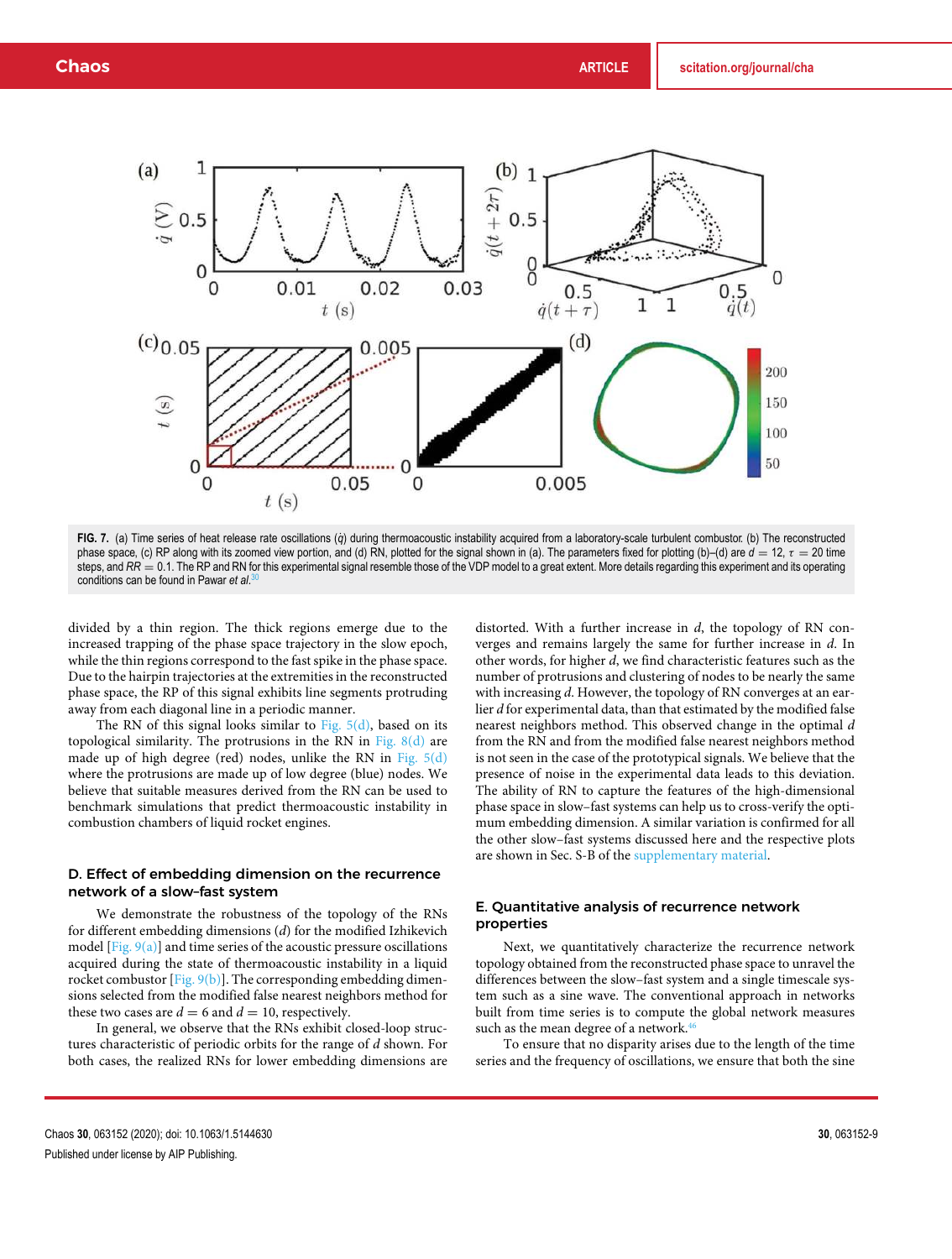

FIG. 8. (a) Time series of acoustic pressure oscillations (p') during thermoacoustic instability acquired from a multi-element liquid rocket combustor. (b) The reconstructed phase space, (c) RP along with its zoomed view portion, and (d) RN, for the signal shown in (a). The parameters fixed for plotting (b)–(d), are *d* = 10, τ = 21 time steps, and RR = 0.05. The RN and RP of this signal resemble those of neuron spiking models. More details regarding this experiment and its operating conditions can be found in Kasthuri *et al.*<sup>55</sup> and Orth *et al.*<sup>3</sup>



FIG. 9. The RNs for various embedding dimensions (d) are plotted for (a) the modified Izhikevich model (Fig. 5) and (b) the acoustic pressure oscillations (p') acquired from a multi-element liquid rocket combustor (Fig. 8). We observe that the topology of the RN converges after a certain *d*.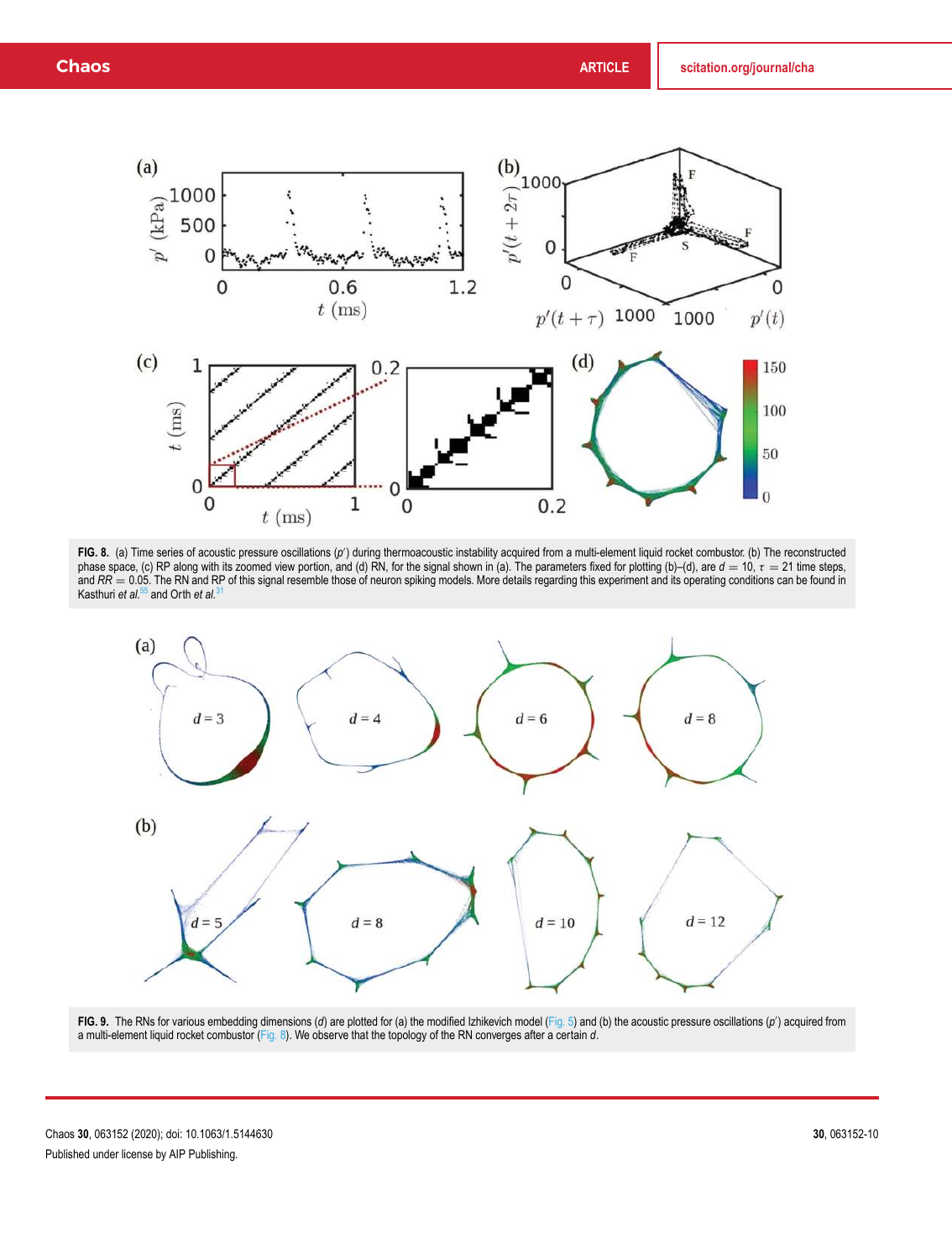

**FIG. 10.** Histogram of the probability distribution function of the degree of each node for a sine wave (brown) and the VDP model (black). A bin size of 20 is used for the representation. The time series of sine waves and the VDP model ( $\mu = 2$ ) are built with a temporal step size of 0.01 s and the time period 7.63 s to ensure the same number of points in both the signals. We observe that the degree distribution is wider in the VDP model as opposed to that of the sine wave.

wave and the VDP signals are of the same frequency and amplitude. We find that the mean degree  $(K_{mean} = \sum_{i=1}^{n} K_i/n)$  remains the same for both the sine wave and the VDP model ( $K_{mean} = 152$ ). In Fig. 10, we plot the histogram of the probability distribution function of the *K<sup>i</sup>* of each node in the RN of sine waves and the RN of the VDP model. We observe that the distribution for the VDP model has a broader spread compared to a unique value for the sine wave, justifying the presence of multiple timescales in spite of its periodic behavior of both models. This is confirmed for all the other slow–fast systems discussed here, and the respective plots are shown in Sec. S-C of the supplementary material.

To unravel the variation of degree of each node  $(K_i)$  in the RN, we show the variation of  $K_i$  along with the distance  $(PD_i)$ between consecutive points  $(\vec{x})$  in the reconstructed phase space for the VDP model and sine waves in Fig. 11. Here, the nodes are labeled according to their temporal appearance in their corresponding phase spaces. *PD<sup>i</sup>* is calculated using the Euclidean norm as

$$
PD_i = \left\| \vec{x}_i - \vec{x}_{i+1} \right\|, \quad i = 1, 2, \dots, n-1. \tag{9}
$$

For every cycle of oscillation in the sine wave, we see that both *PD<sub>i</sub>* [Fig. 11(b)] and  $K_i$  [Fig. 11(c)] remain invariant. However, for every cycle of oscillation in the VDP model, we observe four oscillations in both *PD<sup>i</sup>* and *K<sup>i</sup>* , since there are four slow epochs and four fast epochs in the phase space of the reconstructed signal of the VDP model [see Fig.  $3(d)$ ]. Moreover, we see the simultaneous occurrence of lower values in *PD<sup>i</sup>* and higher values in *K<sup>i</sup>* , whenever the phase space exhibits slow motion. During slow motion, the consecutive points in the phase space are located nearby, and hence, *PD<sup>i</sup>* is low and  $K_i$  is high. Correspondingly, for epochs of fast motion in the phase space, we obtain higher values in *PD<sup>i</sup>* and lower values in *Ki* . The four oscillations within a cycle of oscillation manifest as four clusters in the RN, as seen in Fig.  $4(d)$ .



**FIG. 11.** (a) Time series of the variable *x* of the VDP model (VDP: black curve) for  $\mu = 2$ , the time period of 7.63 s, and a temporal step size of 0.01 s. The time series of the sine wave (brown curve) of the same time period, amplitude, and the sampling rate is also shown. The temporal variation of (b) *PD<sup>i</sup>* and (c) *K<sup>i</sup>* is plotted. The shaded rectangle highlights one cycle of oscillation in (a)–(c). Note that the nodes in a RN are representative of time instants.

In Fig. 12, we plot the variation of *PD<sup>i</sup>* and *K<sup>i</sup>* for the time series obtained from the modified Izhikevich (*M*. *Iz*) model and a sine wave, both of which contain periodic oscillations with a time period of 10.11 s sampled at a temporal step size of 0.01 s. Similarly, we observe significant temporal variations in both *PD<sup>i</sup>* and *K<sup>i</sup>* for the slow–fast system, while that of the sine wave remains constant. Also, we find higher values in  $K_i$ , whenever  $PD_i$  is low and vice versa. There are five oscillations in  $PD_i$  and  $K_i$  within a cycle of oscillation of the prototypical slow–fast signal. This manifests as five protrusions of low degree nodes in the RN shown in Fig.  $5(d)$ . For the other



FIG. 12. (a) Time series of x' of the modified Izhikevich model (black curve) for a time period of 10.11 s and a temporal step size of 0.01 s. The time series of a sine wave (brown curve) of the same time period, amplitude, and sampling rate is also shown. The temporal variation of (b) *PD<sup>i</sup>* and (c) *K<sup>i</sup>* is plotted. The shaded rectangle highlights one cycle of oscillation in (a)–(c). Note that the nodes in a RN are representative of time instants.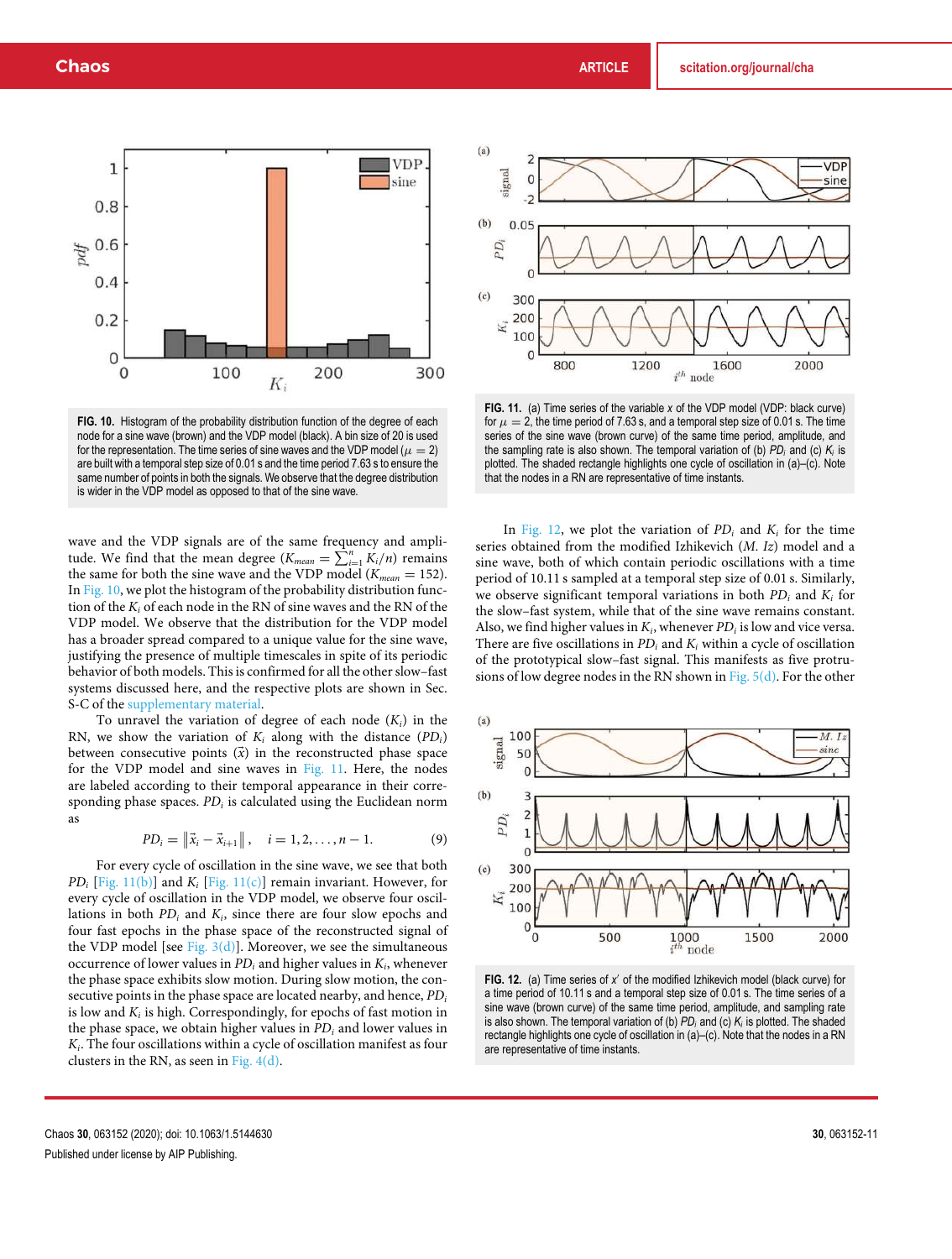slow–fast signals discussed in this study, we show the corresponding plots in Sec. S-C of the supplementary material.

With the understanding gained from analyzing the various prototypical and experimental systems in this study, we noticed that the dynamics of slow–fast systems can be understood based on their recurrence properties. From the RNs, we observed that some slow–fast systems exhibit protrusions, while other systems display clustering. Each slow–fast system imparts a signature micro-pattern over the diagonal lines in their corresponding RP. It is also interesting to note that even though both real-world systems discussed here operate in a regime of thermoacoustic instability, both systems exhibit different RN topologies due to a difference in their underlying mechanisms that generate such oscillations. Finally, we interpret the RN topology using the temporal variation in the distance between consecutive points in the phase space and the degree of each node in the RN of slow–fast systems.

# IV. CONCLUSIONS

In this study, for the first time, recurrence properties of slow–fast systems are studied by means of recurrence plots and recurrence networks. A systematic approach is adopted by first performing the analysis on prototypical signals before analyzing high-dimensional signals obtained from experiments. We find that slow–fast systems exhibit different recurrence properties compared to periodic systems that operate on a single timescale. We observe that unique features about the slow–fast system can be obtained from the micro-patterns along the diagonal line in the RPs, unlike mere straight lines observed in the RP for harmonic signals. Particularly, we find that hairpin trajectories in the phase space lead to the occurrence of line segments perpendicular to the main diagonal line in the RP. These findings help improve the understanding of the various patterns evident in the RP. Furthermore, we identify characteristic features in the corresponding RN topologies for slow–fast systems. In addition to the closed-ring structure of periodic signals, we also observe protrusions and clustering in the RN for slow–fast systems. Such additional features in the RN result from the temporal variation in the distance between consecutive points in the phase space and the degree of nodes in the RN of slow–fast systems. Such variations are absent in single timescale systems. We believe that this study will have wide ranging applications to understand the dynamics of various diverse systems across natural sciences, medicine, econometrics, and engineering.

#### SUPPLEMENTARY MATERIAL

See Sec. S-A in the supplementary material for a detailed description of the need as well as the steps involved in the modification of the Izhikevich's spiking model output used in this study. In Sec. S-B, we show the effect of embedding dimensions on the topology of the recurrence network for the Van der Pol model, the Hodgkin–Huxley model, and the heat release rate oscillations acquired from the gas turbine-type turbulent combustor. In Sec. S-C, we describe the temporal variation of the distance between consecutive points in the phase space and their corresponding degree in the recurrence network for the modified Izhikevich model, the Hodgkin–Huxley model, heat release rate oscillations acquired from

the gas turbine-type turbulent combustor, and acoustic pressure oscillations from the laboratory-scale rocket combustor.

### ACKNOWLEDGMENTS

The authors from IIT Madras gratefully acknowledge the funding provided by Air Force Office of Scientific Research (AFOSR) under Award No. FA2386-18-1-4116 (Grant Program Manager: Lt. Col. Winder). R.I.S. is thankful to Dr. Sankaran (AFRL) for his interest and helpful discussions. We also thank Ms. Godavarthi (UCLA) for helpful discussions on the visualization of the recurrence network. P.K. and I.P. thank MHRD-India and IIT Madras for the support provided with the research assistantship.

## DATA AVAILABILITY

The data that support the findings of this study are available from the corresponding author upon reasonable request.

#### **REFERENCES**

- <sup>1</sup>L. Glass, Nature **410**, 277 (2001).
- <sup>2</sup>E. M. Izhikevich, *Dynamical Systems in Neuroscience* (MIT Press, 2007).
- <sup>3</sup>A. M. Zhabotinsky, Chaos **1**, 379 (1991).
- <sup>4</sup>A. C. Lazer and P. McKenna, SIAM Rev. **32**, 537 (1990).

<sup>5</sup>W. Dansgaard, S. Johnsen, H. Clausen, D. Dahl-Jensen, N. Gundestrup, C. Ham-

mer, and H. Oeschger, Clim. Process. Clim. Sensitivity **29**, 288 (1984). <sup>6</sup>T. C. Lieuwen and V. Yang, *Combustion Instabilities in Gas Turbine Engines: Operational Experience, Fundamental Mechanisms, and Modeling* (American Institute of Aeronautics and Astronautics, 2005).

<sup>7</sup>R. Bertram and J. E. Rubin, Math. Biosci. **287**, 105 (2017).

<sup>8</sup>H. Kantz and T. Schreiber, IEE Proc.: Sci. Meas. Technol. **145**, 279 (1998).

<sup>9</sup>F. Lordon, J. Evol. Econ. **7**, 1 (1997).

- <sup>10</sup>J. Leeman, D. Saffer, M. Scuderi, and C. Marone, Nat. Commun. **7**, 11104 (2016).
- <sup>11</sup>G. Vettoretti and W. R. Peltier, J. Clim. **31**, 3423 (2018).
- <sup>12</sup>P. Johnson and A. Sutin, J. Acoust. Soc. Am. **117**, 124 (2005).
- <sup>13</sup>T. Vallaitis, C. Koos, R. Bonk, W. Freude, M. Laemmlin, C. Meuer, D. Bimberg, and J. Leuthold, Opt. Express **16**, 170 (2008).

<sup>14</sup>E. W. Bruun, P. Ambus, H. Egsgaard, and H. Hauggaard-Nielsen, Soil Biol. Biochem. **46**, 73 (2012).

<sup>15</sup>S. T. Chen, Y. J. Guo, H. N. Huang, W. M. Kung, K. K. Tseng, and S. Y. Tu, J. Med. Syst. **38**, 54 (2014).

- <sup>16</sup>J. Millman, *Integrated Electronics* (Tata McGraw-Hill, 2010).
- <sup>17</sup>R. T. Schumacher, S. Garoff, and J. Woodhouse, J. Adhes. **81**, 723 (2005).
- <sup>18</sup>E. M. Izhikevich, IEEE Trans. Neural Networks **14**, 1569 (2003).

<sup>19</sup>M. Desroches, J. Guckenheimer, B. Krauskopf, C. Kuehn, H. M. Osinga, and M. Wechselberger, SIAM Rev. **54**, 211 (2012).

- <sup>20</sup>C. Kuehn, *Multiple Time Scale Dynamics* (Springer, 2015), Vol. 191.
- <sup>21</sup>B. Van der Pol, Philos. Mag. **2**, 978 (1926).
- <sup>22</sup>R. FitzHugh, Biophys. J. **1**, 445 (1961).
- <sup>23</sup>D. Wang and D. Terman, IEEE Trans. Neural Networks **6**, 283 (1995).

<sup>24</sup>S. H. Strogatz, *Nonlinear Dynamics and Chaos: With Applications to Physics, Biology, Chemistry, and Engineering* (CRC Press, 2018).

<sup>25</sup>A. H. Nayfeh and B. Balachandran, *Applied Nonlinear Dynamics: Analytical, Computational, and Experimental Methods* (John Wiley & Sons, 2008). <sup>26</sup>C. Kuehn, Physica D **240**, 1020 (2011).

<sup>27</sup>N. Berglund and B. Gentz, *Noise-Induced Phenomena in Slow-Fast Dynamical Systems: A Sample-Paths Approach* (Springer Science & Business Media, 2006). <sup>28</sup>N. Marwan, M. C. Romano, M. Thiel, and J. Kurths, Phys. Rep. **438**, 237 (2007).

<sup>29</sup>Y. Zou, R. V. Donner, N. Marwan, J. F. Donges, and J. Kurths, Phys. Rep. **787**, 1–97 (2018).